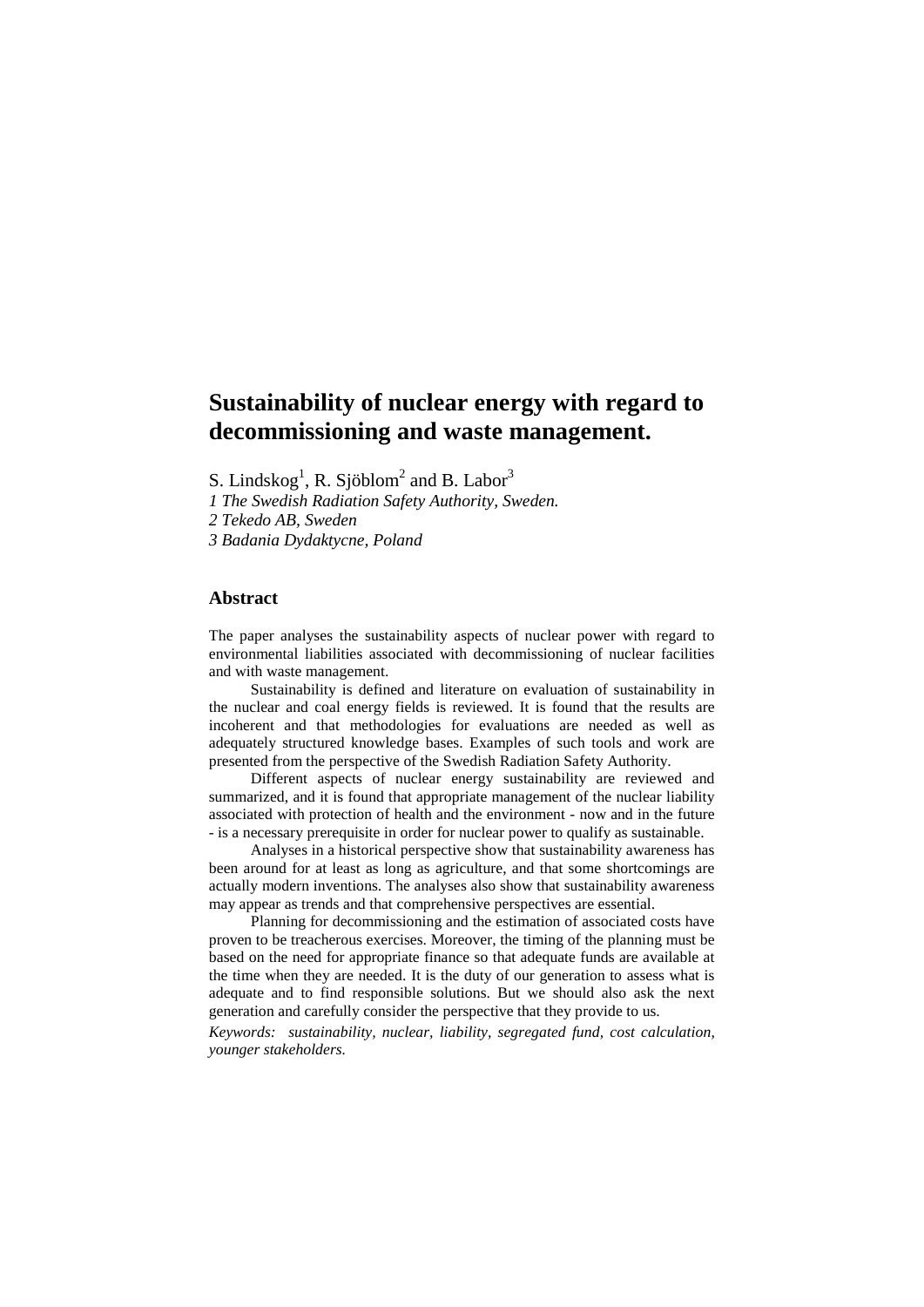## **1 Background, purpose and scope**

## **1.1 Nuclear liability evaluation and financing in Sweden**

Generally, it is not forbidden by law for natural persons and other private legal entities to perform activities that have a potential for causing detriment to health and environment. Instead, it is the risk for such detriment that is being regulated in various legislations and that is also overseen by various Authorities.

Thus, in Sweden, it is the task of the *Swedish Radiation Safety Authority*  (SSM), (Swedish name Strålsäkerhetsmyndigheten) to oversee radiation protection, under The Radiation Protection Act[1], and nuclear activities, under the Act on Nuclear Activities[2]). The oversight covers all kinds of such activities, including nuclear electric power generation.

Similarly, SSM also oversees the planning for the final storage of the nuclear waste, the planning for the decommissioning of nuclear facilities and the system for financing the associated future costs. This financial oversight is carried out under the Nuclear Liability Act[3] which stipulates that plans and cost calculations shall be submitted to SSM each year for nuclear power plants and every third year for other facilities.

For nuclear power plants, there are two "compartments" for securities and fees to segregated funds managed by the Government:

- A the anticipated costs for decommissioning and waste management e t c, and
- B a risk fee intended to cover the risk that the Government takes in its management of the fund system.

Compartment A comprises a combination of securities (unlimited in time) and assets in segregated funds. Securities are lifted at the same pace as that of the payments that flow into the segregated funds.

In addition, securities must be provided to cover "unplanned events".

It is the owners and operators of the nuclear facilities that carry the full responsibility for protecting health and the environment. They also have the full responsibility to ensure that adequate funding is available at the time when it is needed for any associated liabilities. The role of SSM and other Authorities is to instigate such work and to ensure that those eligible fulfil all their obligations.

Most of the nuclear liabilities are associated with our 12 modern nuclear power plants, 10 of which are presently in operation. But more than 10 % of the total estimated decommissioning liabilities are associated with old nuclear technology development facilities.

There are considerable obstacles and pitfalls related to the planning and associated cost estimates, especially for old facilities. It is therefore a daunting and demanding task for owners and operators to comply with the requirements on financial planning. Similarly, the SSM needs a good knowledge base for its oversight, and accordingly, it is also the duty of the SSM to carry out and to commission relevant research work.[4] Recent publications include References [5-14].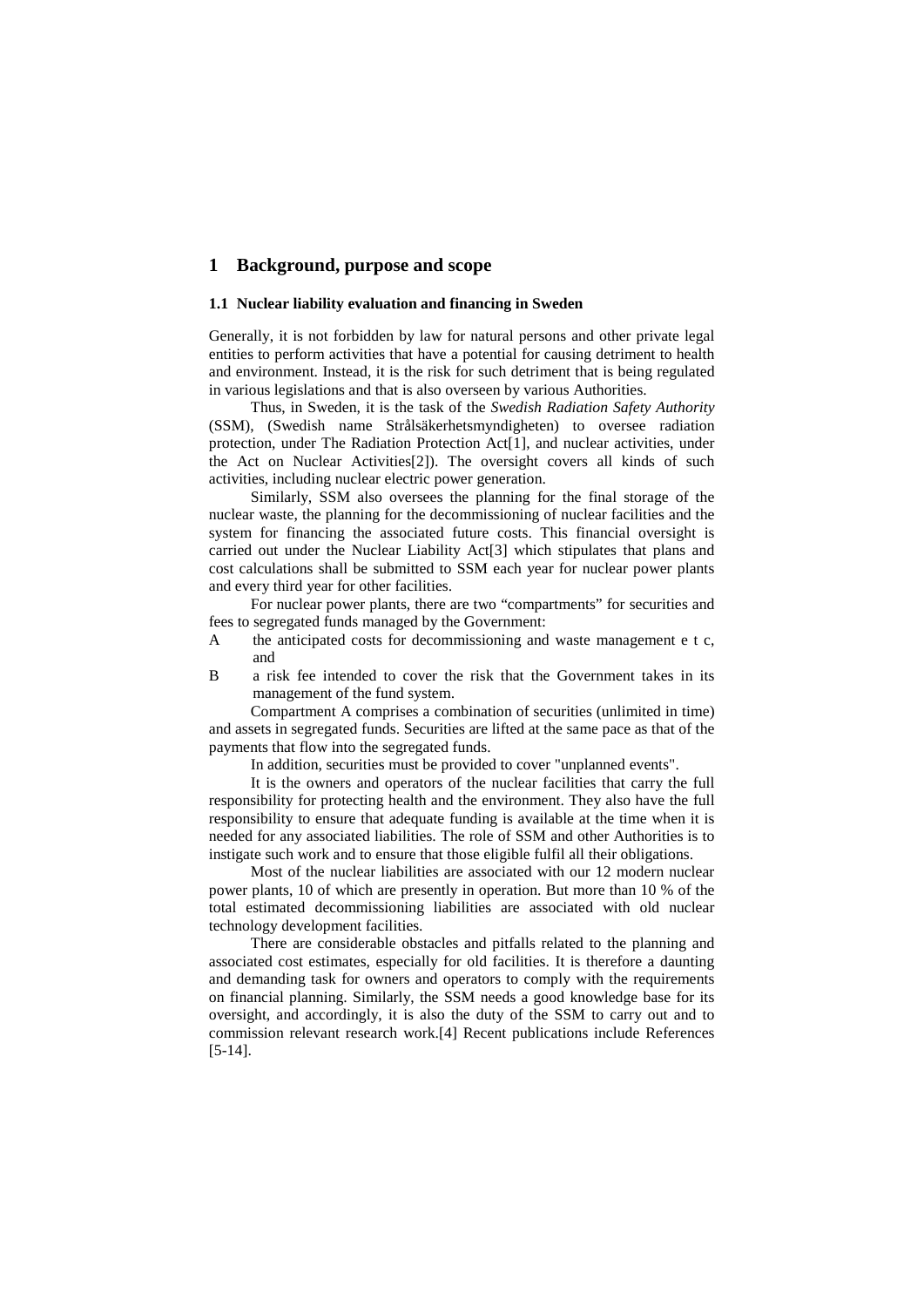## **1.2 Purpose and scope**

The purpose of the present paper is to analyse the sustainability aspects of nuclear power with regard to environmental liabilities associated with decommissioning of nuclear facilities and with waste management.

The objective is to contribute to the knowledge base needed for assessments of sustainability for nuclear power in general and for comparisons between different sources of energy. The objective is also to illustrate how environmental liabilities can be managed for different energy systems and in different fields of technology.

# **2 Sustainability and associated methodologies for analysis and comparison**

## **2.1 Sustainability definitions**

According to the Brundtland report[15] from 1987, sustainable development can be defined as follows:

"*Sustainable development is development that meets the needs of the present without compromising the ability of future generations to meet their own needs. It contains within it two key concepts:*

- *• the concept of 'needs', in particular the essential needs of the world's poor, to which overriding priority should be given; and*
- *• the idea of limitations imposed by the state of technology and social organization on the environment's ability to meet present and future needs.*"

This principle of sustainable development is closely associated with the polluter pays principle (PPP). It is also dealt with in the Brundtland report[15] which in this case refers to an OECD decision from 1972[16]. A corollary to the polluter pays principle is the principle of equity between generations.

#### **2.2 The need for tools and knowledge bases for assessments**

It might be tempting to assume that the above quoted basic principles might be readily applied to various industrial activities including energy production. However, the conclusions reached are not entirely coherent.

For instance, the World Nuclear Association concludes the following[17]: "*Our confidence that nuclear power is a 'sustainable development'* 

*technology because its fuel will be available for multiple centuries, its safety record is superior among major energy sources, its consumption causes virtually no pollution, its use preserves valuable fossil resources for future generations, its costs are competitive and still declining, and its waste can be securely managed over the long-term*".

Similar conclusions, albeit expressed somewhat more moderately, can be found in a report[18] from the OECD/NEA.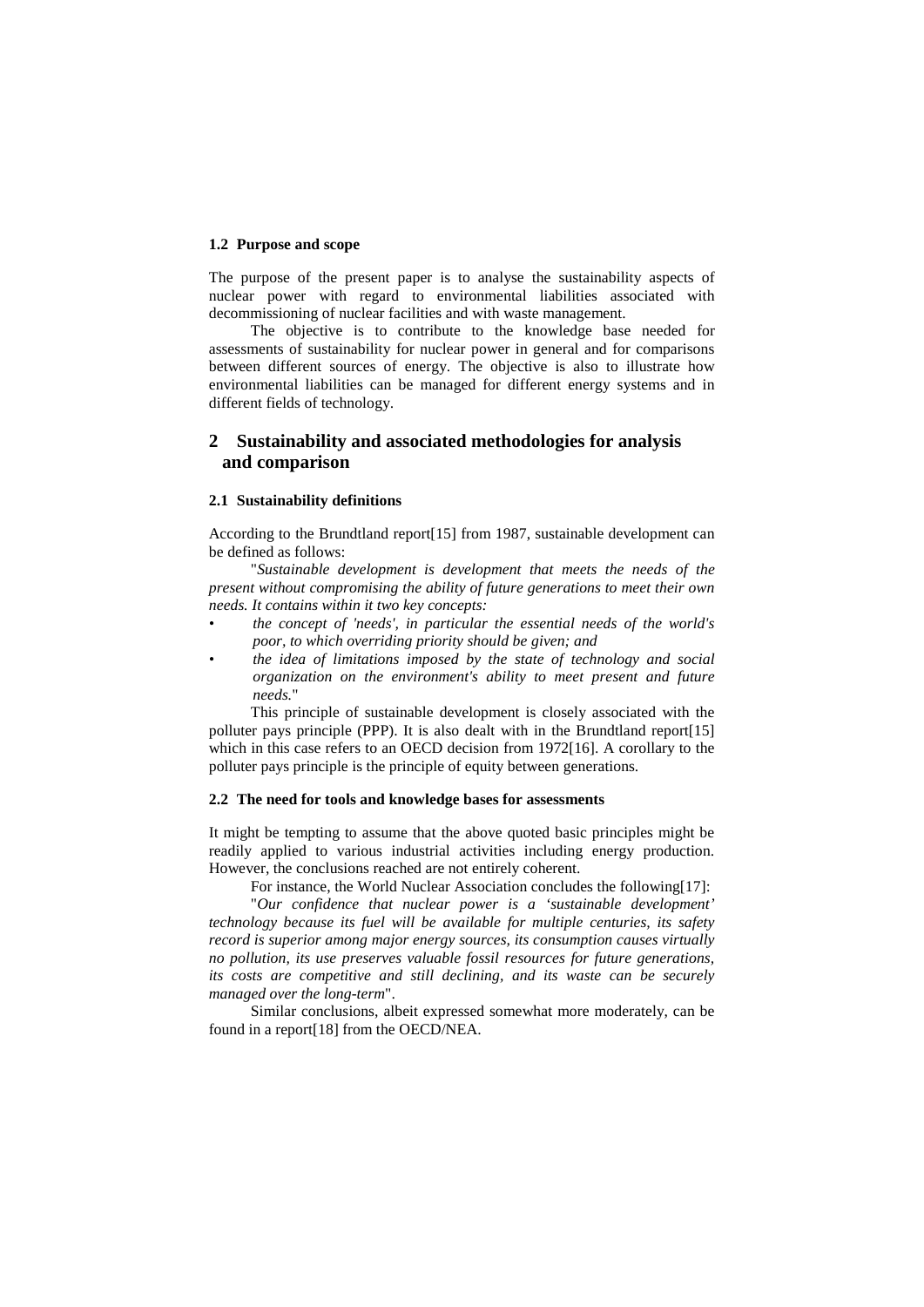The conclusion above "that the waste can be securely managed" should not be interpreted to imply that systems are in place for final disposal of all nuclear waste in all countries. In fact, no country has yet commissioned a repository for civilian spent nuclear fuel or high level waste from reprocessing of such fuel.

The coal combustion community considers[19] three pillars of sustainable development: "*economic prosperity, social well-being and environmental sustainability"*, (cf the Brundtland report above) and makes the following observations:<br> $\int_{0}^{\infty} G \circ d \cdot$ 

- "*• Coal will play an important role in energy systems that support sustainable development for the foreseeable future.*
- *• Further improvement in coal's environmental performance will be required ... to reduce greenhouse gas emissions. ...*"

Of course, carbon capture (carbon dioxide sequestration) is still at the development stage.

It can be concluded that the application of the fundamental principles of sustainability is not straightforward. Tools for assessment and comparison are needed as well a knowledge bases structured in a feasible manner.

## **2.3 Tools for assessment and need for appropriately structured knowledge**

Modern tools for assessment of the functioning of industrial facilities have largely been developed in conjunction with the planning and safe operation of advanced industrial facilities, especially in the chemical and nuclear industries, and examples include References [20-23].

General considerations in such analyses include the following:

- definition of the system, including what is prerequisites (outside the system) and what is inside
- identification and description of features, events and processes
- identification and studies of scenarios
- comparison (e g for best available technology) based on comparing one type of characteristic at the time, and to make overall assessment thereafter.

The Swedish research on nuclear waste disposal and associated planning, including financial planning, was inaugurated in the 1970'ies, and have since then been rather intensive in industry (the major effort) as well as at the Swedish Radiation Safety Authority (SSM) and its predecessors. An overview of objectives and direction of the Authority work can be found in Norrby[4], see also References [24-29].

Lessons learned from the SSM work include that assessments and comparisons is a topic in itself, and requires substantial efforts. Pitfalls are numerous, and structured approaches are essential. Critical areas include integration between disciplines and awareness of the sociological, financial and legal dimensions. Perspective on time is also important, including difficulties in making prognoses for chemical developments, awareness of all different relevant issues - which may change considerably with time - and the general level of scientific and technical knowledge which is being elevated all the time.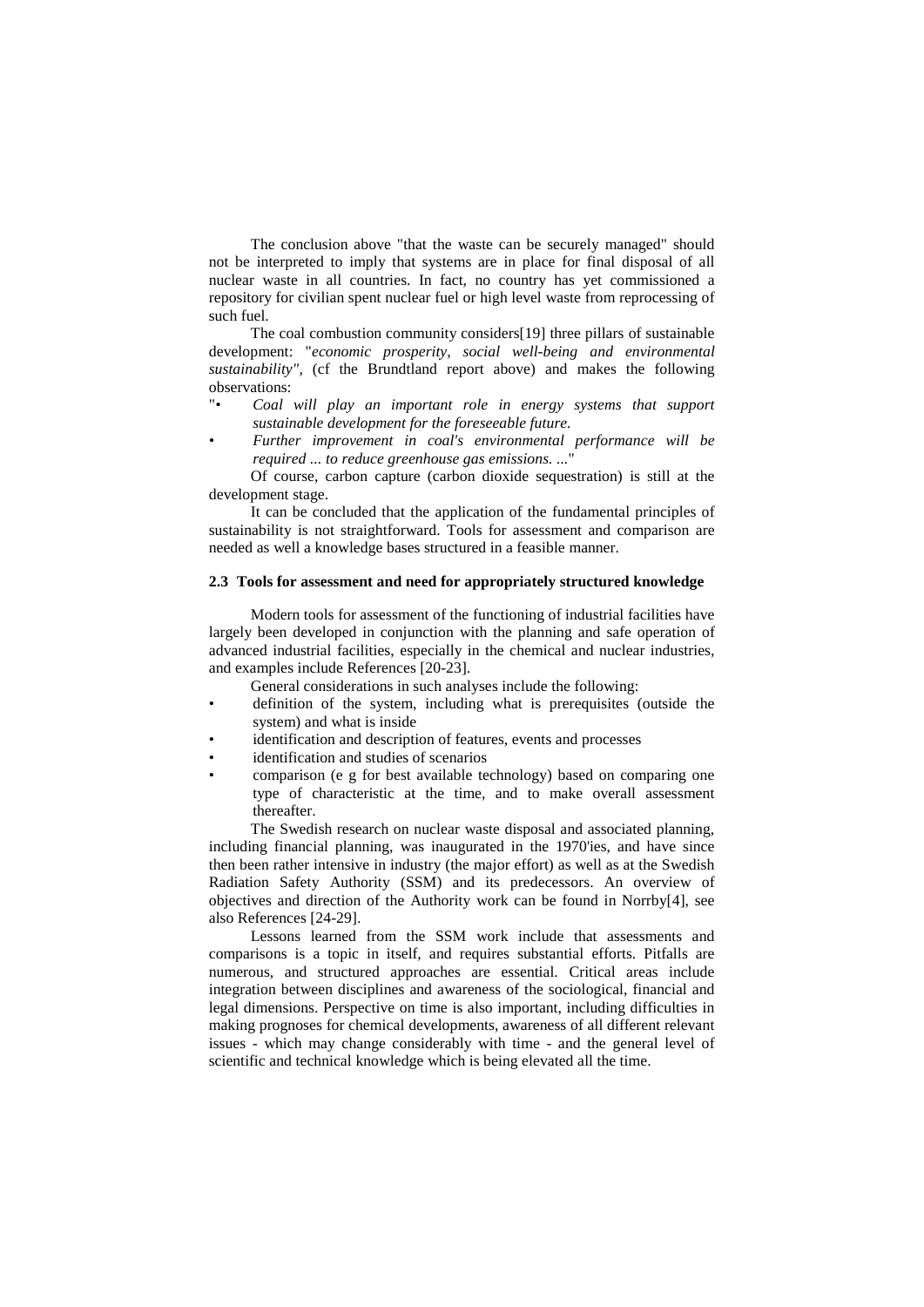## **3 Nuclear energy sustainability**

#### **3.1 Availability of uranium and the efficiency in its utilization**

All contemporary nuclear power reactors use uranium based nuclear fuel. Uranium ore typically contains levels of uranium at a fraction of a percent or lower. This implies that most of the ore becomes tailings that may emit radioactive radon to the surrounding air, and various elements in the periodic table to the groundwater. Thus, remediation and reclamation are needed.

Reference [30] states that the total identified sources of uranium are sufficient to last for more than 100 years at the present level of consumption. The report also states that the deployment of advanced reactor and fuel cycle technologies could conceivably extend the long-term availability of uranium to thousands of years.

#### **3.2 Protection of health and the environment**

Most of the potential for detriment to health and the environment from nuclear power generation originates from radiation. The radionuclides emitting the radiation may be natural or artificial. (A nuclide is a specific combination of elementary particles in the nucleus of an atom). Large amounts of artificial radionuclides are formed in a nuclear reactor. They give rise to radiation during short (very intensive) and long (less intensive) time. Different types of radiation have very different absorption characteristics.

So far, doses in Sweden have been kept well within limits for the very most part. In particular, doses to the public have been very far below the limits. We have also been fortunate in that radiological consequences of deviations from normal operating conditions have been insignificant.

Accidents do occur, however, as is illustrated by the Chernobyl disaster which affected Sweden by fall-out.[31] This particular type of accident is not technically possible with our designs of reactors. Nonetheless, it is an appropriate attitude from a safety point of view not to discard the possibilities of accidents.

Decommissioning of a nuclear facility typically costs at least a couple of orders of magnitude more than the demolition of a corresponding non-nuclear facility. The reason for this is the presence and properties of the remaining radionuclides, c. f. the description above. Moreover, the waste from decommissioning will have to be deposited, typically - and in the case of Sweden - together with other waste that has been kept in interim storage. However, according to present domestic plans, the spent nuclear fuel will be deposited in a separate facility.

This constitutes an environmental liability that has to be appropriately managed in terms of technical and financial planning, c. f. Section 1.1 above. Such appropriate management is an essential prerequisite for nuclear energy to qualify as sustainable.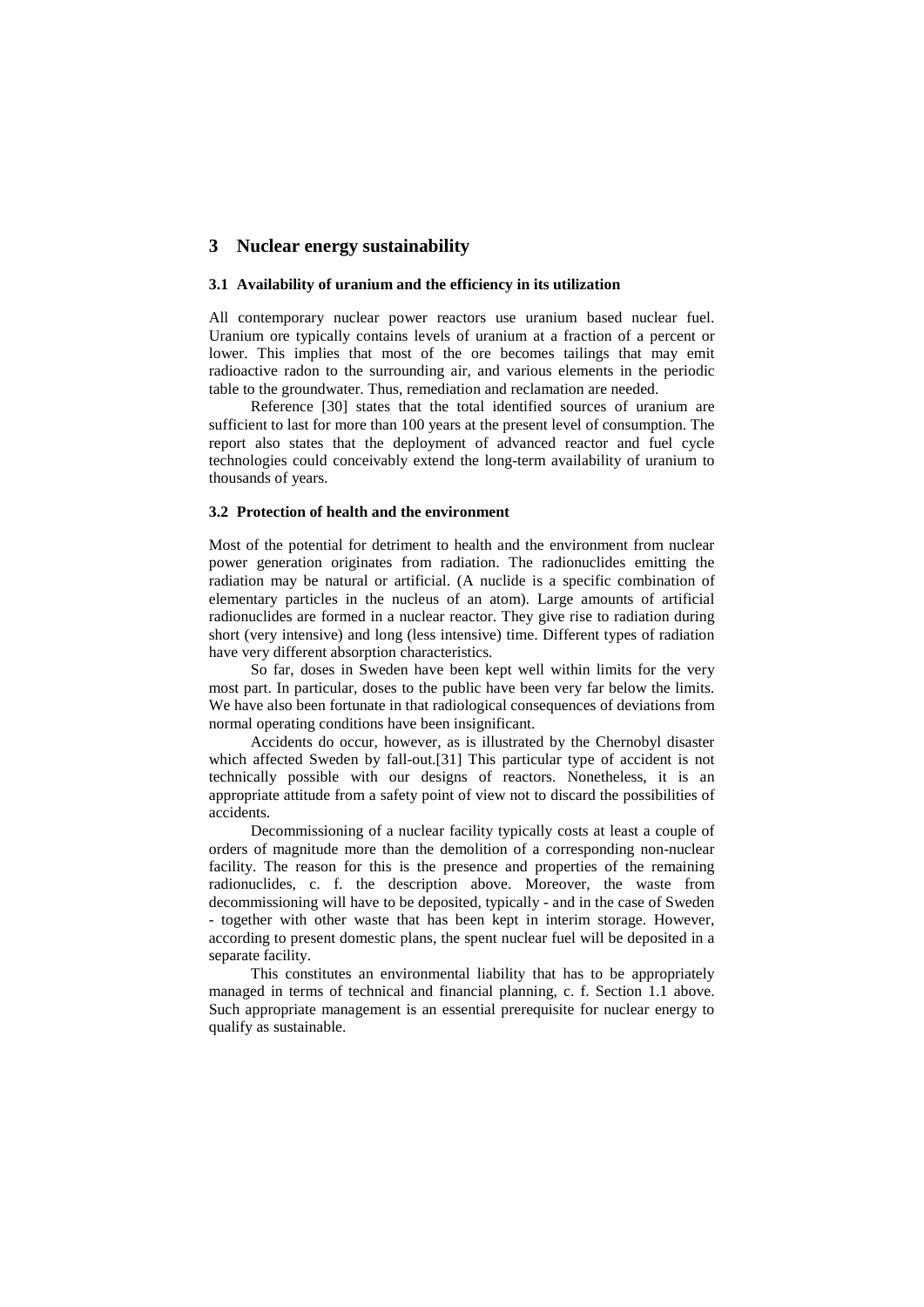## **4 Results from information searches and analyses**

## **4.1 Historical perspective**

Sustainability awareness is often thought of as a modern phenomenon, but is actually likely to be at least as old as agriculture. Our forefathers freed their farmlands from stones and put them in walls to protect the crops from grazing animals. This example illustrates a strong solidarity with descendants.

The greenhouse effect has been known for more than 100 years, not only as some curiosity in exotic scientific literature, but also in popular and well circulated literature in which it was put forward in 1919 by the Swedish scientist Svante Arrhenius[32] as more or less a matter of course. It was pointed out as just about the only mechanism by means of which mankind might achieve an increase in world temperature. He also calculated that the carbon dioxide reserves in the atmosphere would last for only about 37 years should it not be replenished by microbial activity and coal combustion.

It is appropriate to wonder why the issue of global warming was laying dormant for about a century, and then relatively recently and suddenly became a major issue. This raises the question of what other important issues might escape contemporary attention only to become major issues tomorrow.

The book by Arrhenius[32] deals rather extensively with the issues of sustainability of mineral and energy resources, and it ends with emphasizing the need for recycling and the exhort: "*thou shalt not waste*".

Another example of what might be referred to as a "marination effect" concerns the awareness of the significance of man-made radionuclides. It took a few decades after x-rays had been discovered and put to use in hospitals in the 1890'ies until the health problem of induced cancers became recognized and dealt with. Preparation of man-made radionuclides on a large scale was inaugurated in 1942 when the first nuclear reactor was started, but it took until the 1970'ies until the problems with the nuclear waste became fully recognized.

A similar but less transient development of awareness is taking place since about 20 years on the issue of decommissioning of nuclear facilities. Examples of recent work is presented in the subsequent sections 4.2 and 5.

## **4.2 Environmental liabilities and the polluter pays principle**

Background to this section in the form of previous publications by the present authors can be found in References [5-14].

The polluter pays principle has been implemented in the Swedish Environmental code[33] as follows: "*Persons who pursue or have pursued an activity or taken a measure that causes damage or detriment to the environment shall be responsible, until such time as the damage or detriment ceases, for remedying it to the extent deemed reasonable …*". Since there is no limit in time, a liability will exist as long as remediation has not been completed.

It was mentioned in Section 1.1 that for nuclear liabilities, financial resources are generally accumulated in segregated funds so that funding will be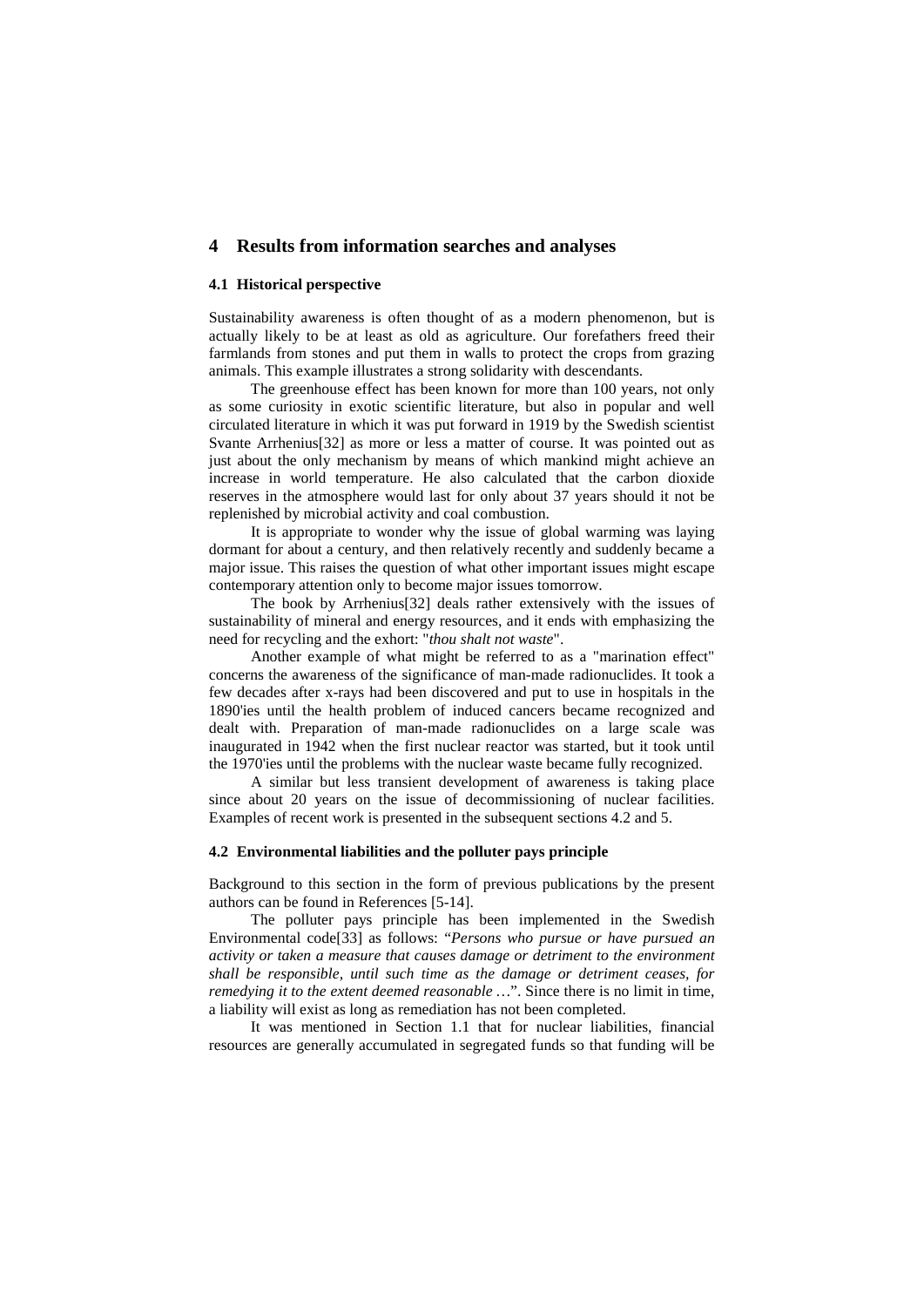available at the time when it is needed. The funding should be sufficient but not superfluous. A prerequisite for the functioning of such a system is that future costs can be estimated with sufficient precision. There are numerous examples of deviations in this regard, and consequently a structured approach is warranted.

At least for private enterprises, the nuclear[3] as well as the financial[34- 37] legislations require that liabilities be calculated with a high or even very high precision. The harshest punishment (prison) might come about as a consequence of the penal law[38] in cases where the financial reporting is grossly misleading.

Such deviation might actually not be very far fledged since it has proven recurrently difficult to make precise cost estimations for decommissioning, especially for old research facilities. A good advice is therefore to follow - or at least carefully check - existing standards[39-40], and to conscientiously declare any remaining uncertainties together with the reasons why they still exist. What is just said implies that the timing of the planning for decommissioning is dictated by the needs of the financial planning.

## **5 Results from field studies**

Sustainability is about the future, and about whether people in the future will experience an improved or a depleted basis for their existence. Of course, we cannot ask them, and consequently we have to rely on the adequacy of our own preferences.

There is, however, a possibility to get some information on the issue by asking people that are young today since they constitute the next generation. This is not often done however, since surveys typically are carried out via paper forms that are sent out by ordinary mail. Since young people today communicate by other means, the response rates are typically insufficiently low.

Consequently, the approach chosen in the present work comprises personal interviews of 1444 persons and the response rate achieved is close to 100 %. (The first stage of the present work has been reported in [6-7]). The interviews were carried out during late 2007 - 2010 in the towns Gdansk, Lublin, Elblag and Jaworzno (Katowice) in Poland and Trnava in Slovakia. No difference was found between the genders. Also no difference was found between the towns in spite of the fact that Jaworzno is a coal mining town that is surrounded with coal condensation power plants, and the town of Trnava is close to the nuclear power reactors on the Bouniche site. Two of these reactors have been shut down permanently, and are thus in the transition phase for decommissioning, and the others are still in operation.

It was found that the young people in the study have the following preferences:

- 1 Truly sustainable sources of energy are preferred. Coal has the lowest score.
- 2 Sweden should take care of its own waste.<br>3 Only few people can consider having a
- 3 Only few people can consider having a final disposal of nuclear waste near to their homes.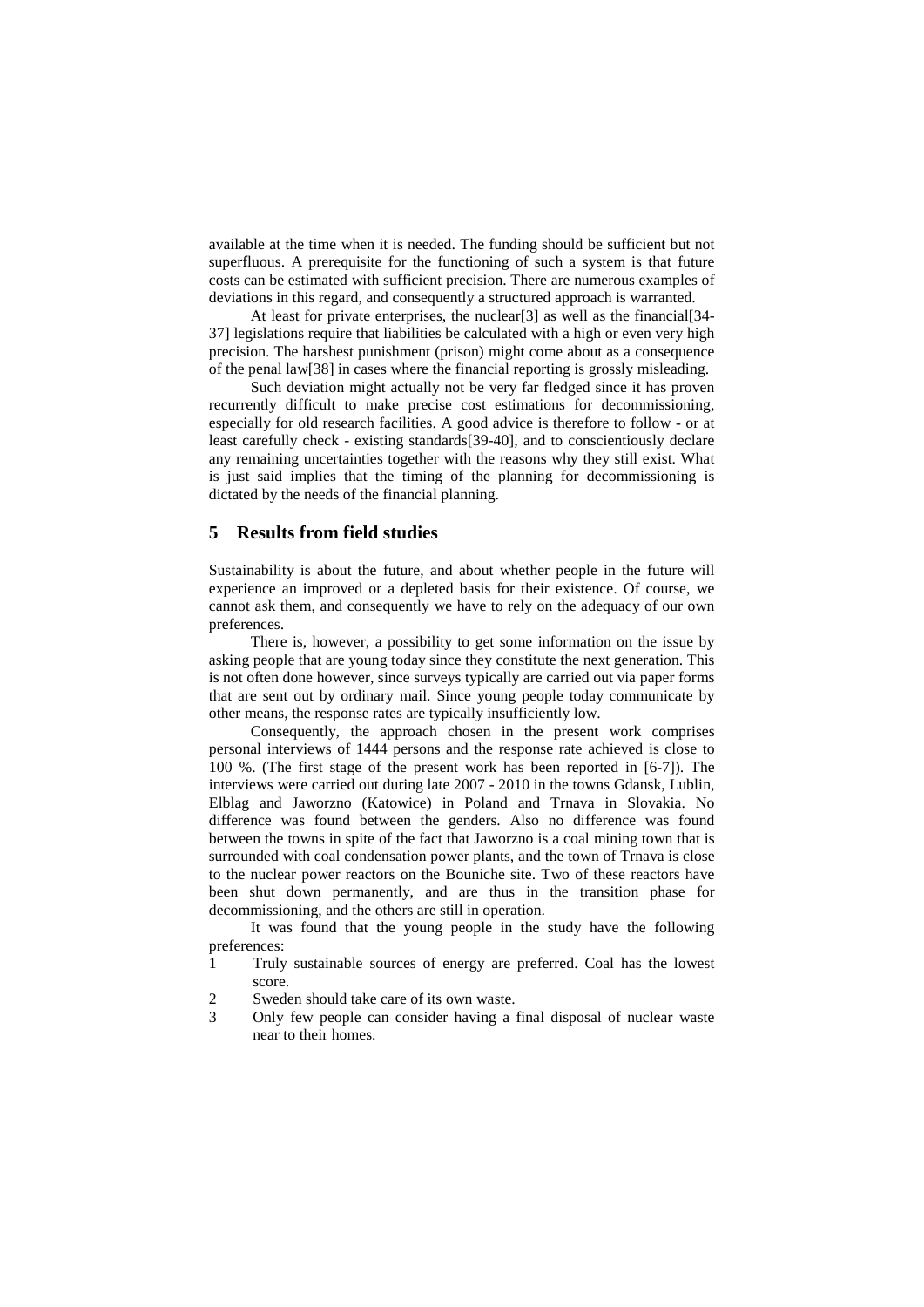- 4 Protection of health and environment are most important for final disposal, but distance from home is also an important consideration.
- 5 Young people feel that unease with the risks together with lack of knowledge are the most important aspects for acceptance of nuclear waste disposal while trust for the stakeholders involved and local opportunities are less important.

A brief compilation of the actual answers are as follows (the full data will be published later):

| Question 1. Which form of energy do you prefer?       |                                                                                        |  |
|-------------------------------------------------------|----------------------------------------------------------------------------------------|--|
| Coal 2,4                                              |                                                                                        |  |
| Nuclear Power  24,7                                   |                                                                                        |  |
|                                                       |                                                                                        |  |
| Question 2. Who shall take care of the Swedish waste? |                                                                                        |  |
|                                                       |                                                                                        |  |
| your home?                                            | Question 3. Can you consider having a site for final disposal of nuclear waste near to |  |
|                                                       |                                                                                        |  |
|                                                       | Question 4. What is your opinion towards a site for final disposal of nuclear waste?   |  |
|                                                       | Indifferent 25,5                                                                       |  |
|                                                       |                                                                                        |  |
| disposal?                                             | Question 5. Which aspect is in your opinion most crucial for the acceptance of a final |  |
|                                                       | Methods and techniques 3,6                                                             |  |
| Environmental aspect 27,8                             |                                                                                        |  |
| Location aspect, as far                               |                                                                                        |  |
| from home as possible 21,2                            |                                                                                        |  |
|                                                       | Question 5. Which aspect is in your opinion most crucial for the acceptance of a final |  |
| disposal?                                             |                                                                                        |  |
| Trust for the stakeholders                            |                                                                                        |  |
| involved _________________________________11,5        |                                                                                        |  |
| Opportunities linked to a                             |                                                                                        |  |
| disposal for nuclear waste  10,1                      |                                                                                        |  |

# **6 Concluding remarks**

The definitions of sustainability are quite clear. Analyses have nonetheless been carried out in different ways in different areas of technology, and the results are not coherent. Consequently, methodologies are needed that enable comparisons to be carried out in a more uniform and systematic manner. This requires that appropriately structured knowledge bases be established together with efficient modes for communication and knowledge transfer.

The sustainability of nuclear energy is not just a matter of availability of uranium and efficiency in its utilization. Protection of health and the environment - now and in the future - is a necessary prerequisite in this regard. The protection in the future must be carried out in full compliance with the polluter pays principle. It is not necessarily required that the generation that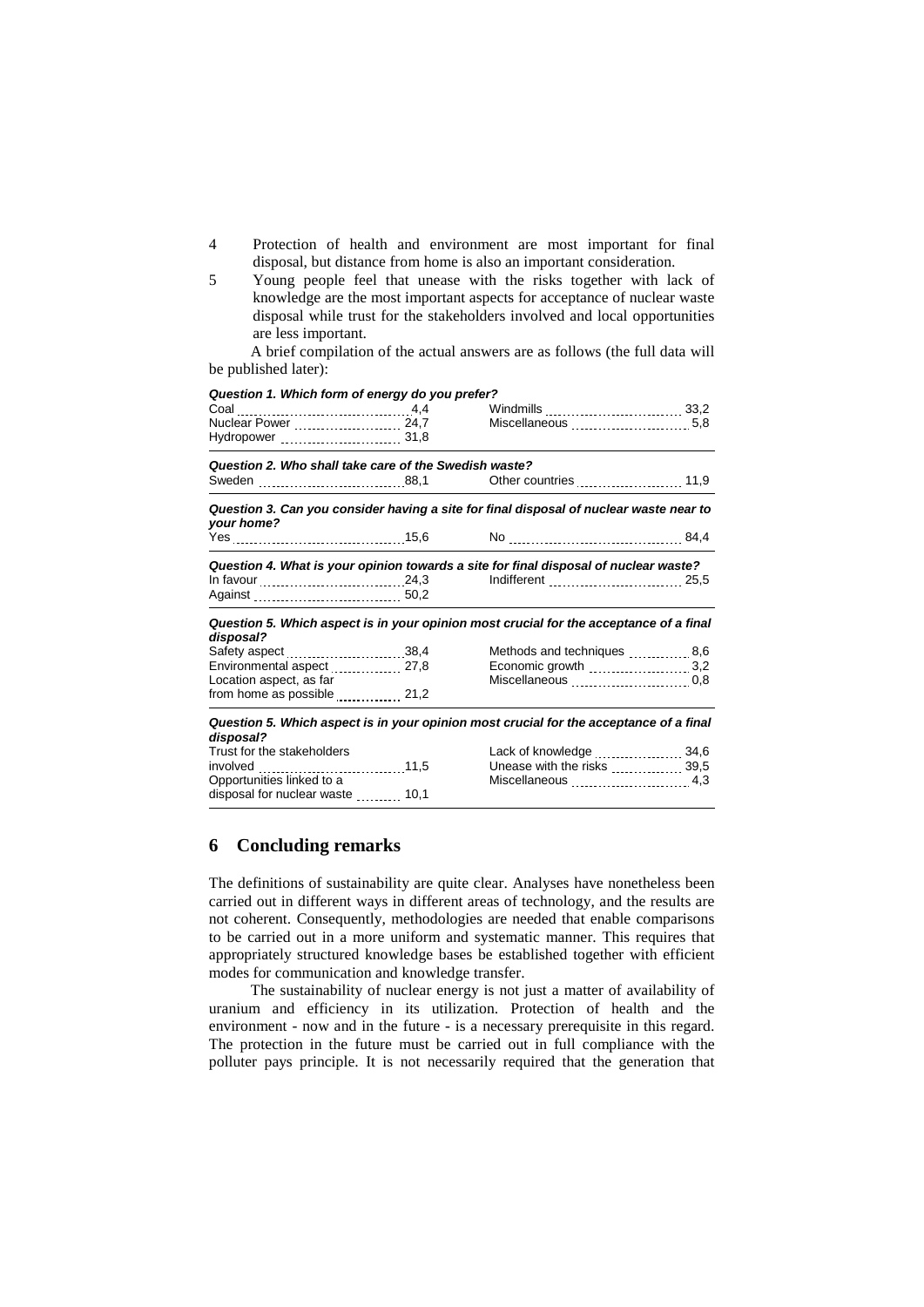benefits from the nuclear electricity also actually carries out the decommissioning of the nuclear facilities and disposes permanently of all the waste. There may be good technical reasons to operate nuclear facilities for the optimum lengths of time, and this may imply times longer than one generation. It is essential, however, that the benefitting generation leaves behind the full technical solutions together with all the financial resources needed for adequate protection of health and the environment. So far, and in the case of Sweden, this has meant green field conditions.

The historical compilation shows that sustainability awareness may well appear in the form of trends. This calls for comprehensive and systematic approaches based on appropriately structured knowledge bases.

It is a natural element of human nature as well as human culture to care about the offspring, and to leave behind a better basis for existence. Forces that counteract this may include exaggerated emphasis on quarterly reports by institutional investors. The concern for descendants is not unconditional, however. Research suggests that an individual will sacrifice consumption to benefit future generations only if a guarantee exists that others will do the same.[41] Thus, bodies are required as ombudsmen for the public to ensure general compliance. Such solutions are proposed in Reference [41].

Planning for decommissioning and the estimation of associated costs have proven to be treacherous. Careful analyses are needed in order to obtain the precision required. This includes radiological surveying, selection of techniques to be used and identification and evaluation of potential cost raisers. It also includes comparison with already completed projects. The timing of such evaluations is dictated by the needs for financial planning, and this may imply that it must be carried out many years, perhaps decades, before the plans may be needed for purely technical reasons.

It is the duty of our generation to assess what is adequate and to find responsible solutions, and in this sense we must act as ombudsmen for the future generations. We do, however, have access to the next generation. It is therefore imperative that we learn about their values and carefully consider what they share with us. It is probably safe to assume that the perspectives and requirements will be different in the future, and we should strive for solutions that have good prognoses for standing the ultimate tests of time. For instance, it is only forty years since Sweden participated in a sea-dumping campaign that was carried out under the auspices of the United Nations. Such a practice is far from acceptable today.

In this perspective, it is of crucial importance to include stakeholders in general, and younger stakeholders in particular, in knowledge transfer and dialogue. It is also important that information is passed on to future generations. It is imperative that this process is supported by society e. g. in terms of funding of financial resources and information about nuclear waste liabilities.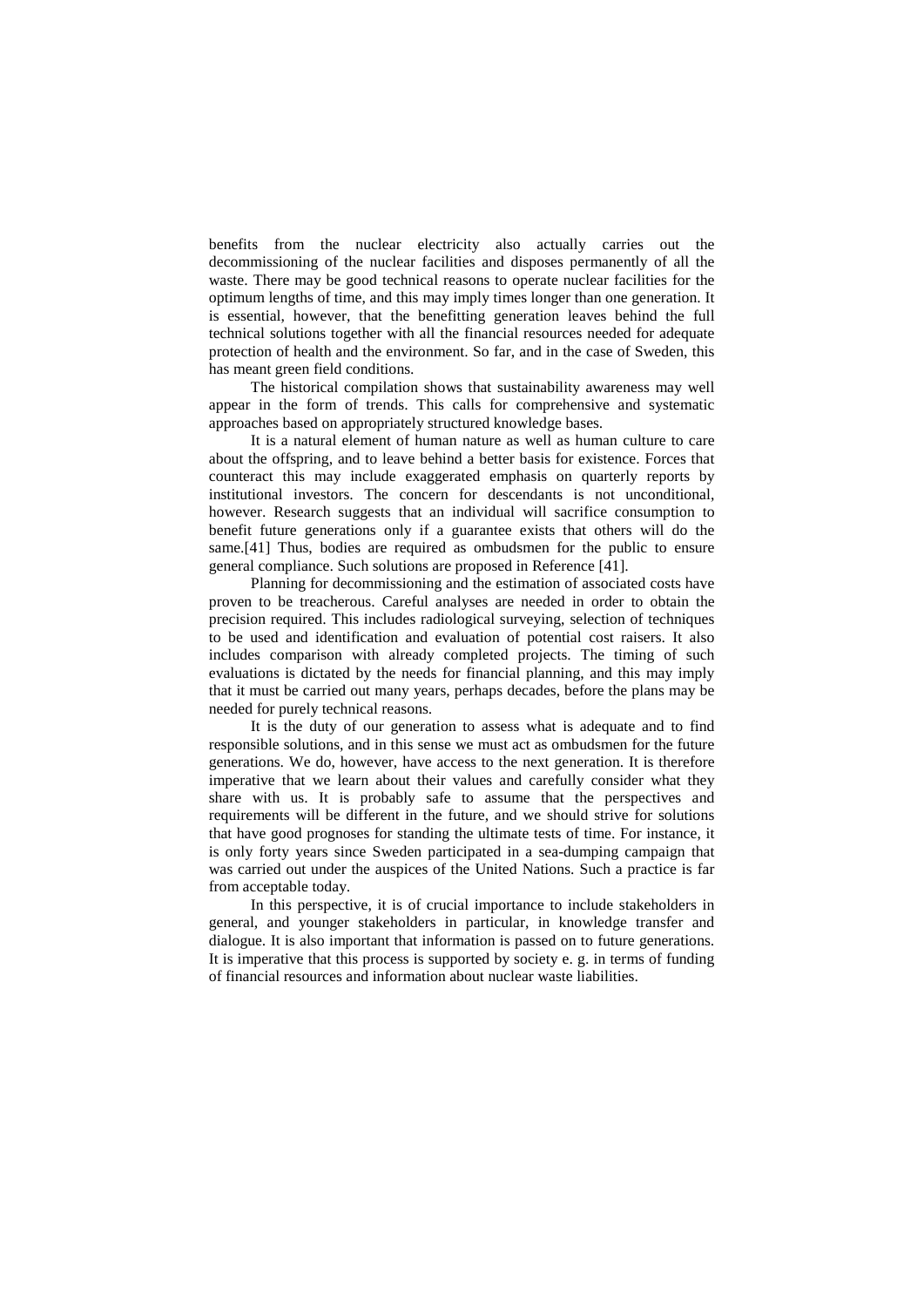## **References**

- [1] *Radiation Protection Act.* (In Swedish: Strålskyddslag). SFS 1988:220.
- [2] *Act on Nuclear Activities.* (In Swedish: Lag om kärnteknisk verksamhet). SFS 1984:3.
- [3] *Nuclear Liability act.* (In Swedish: Lag om finansiella åtgärder för hanteringen av restprodukter från kärnteknisk verksamhet). SFS 2006:647.
- [4] Norrby, S., *A Regulatory Authority's Needs for R&D to Develop Competence in Assessing Nuclear Waste Management Safety.* Scientific Basis for Nuclear Waste Management XXI, edited by Ian G. McKinley, Charles McCombie (Mater. Res. Soc. Symp. Proc. Vol. 506, Warrendale, PA, 1997).
- [5] Lindskog, S. & Sjöblom, R., *Implementation of the polluter pays principle example of planning for decommissioning.* Environmental Economics and Investment Assessment III, 3-5 May 2008, Limassol, Cyprus. WIT Transactions on Ecology and the Environment, Vol 131. Wit Press, 2010. ISBN 978-1-84564-436-9.
- [6] Labor, B. & Lindskog, S., *Values held by young stakeholders on financial planning regarding liabilities for nuclear decommissioning.* Environmental Economics and Investment Assessment III, 3-5 May 2008, Limassol, Cyprus. WIT Transactions on Ecology and the Environment, Vol 131. Wit Press, 2010. ISBN 978-1-84564-436-9.
- [7] Tyszkiewicz, B. and Labor, B., *A Survey of Younger Citizens Values towards Decommissioning and Dismantling of Older Nuclear Facilities in a European Perspective.* SKI\* Report 2008:52. June, 2008.
- [8] Lindskog, S. & Sjöblom, R., *Radiological, technical and financial planning for decommissioning of small nuclear facilities in Sweden.* Proceedings of the The 12th International Conference on Environmental Remediation and Radioactive Waste Management, ICEM2009, October 11-15, 2009, Liverpool, UK.
- [9] Lindskog, S., Cato, A. & Sjöblom, R., *Estimations of costs for dismantling, decommissioning and associated waste management of nuclear facilities, and associated impact on decision processes, functioning of markets and the distribution of responsibilities between generations.* Environmental Economics II, 28-30 May 2008, Cadiz, Spain. WIT Transactions on Ecology and the Environment, Vol 108. Wit Press, 2008. ISBN 978-1-84564-112-2.
- [10]Lindskog, S. & Sjöblom, R., *Regulation evolution in Sweden with emphasis on financial aspects of decommissioning.* Decommissioning Challenges: an Industrial Reality? Sept. 28 to Oct.2, 2008 – Avignon, France.
- [11] Iversen, K., Salmenhaara, S., Backe, S., Cato, A., Lindskog, S., Callander, C., Efraimsson, H., Andersson, I. & R. Sjöblom, R., *Cost calculations at early stages of nuclear facilities in the Nordic Countries.* The 11th International Conference on Environmental Remediation and Radioactive Waste Management. September 2-6, 2007, Bruges (Brugge), Belgium.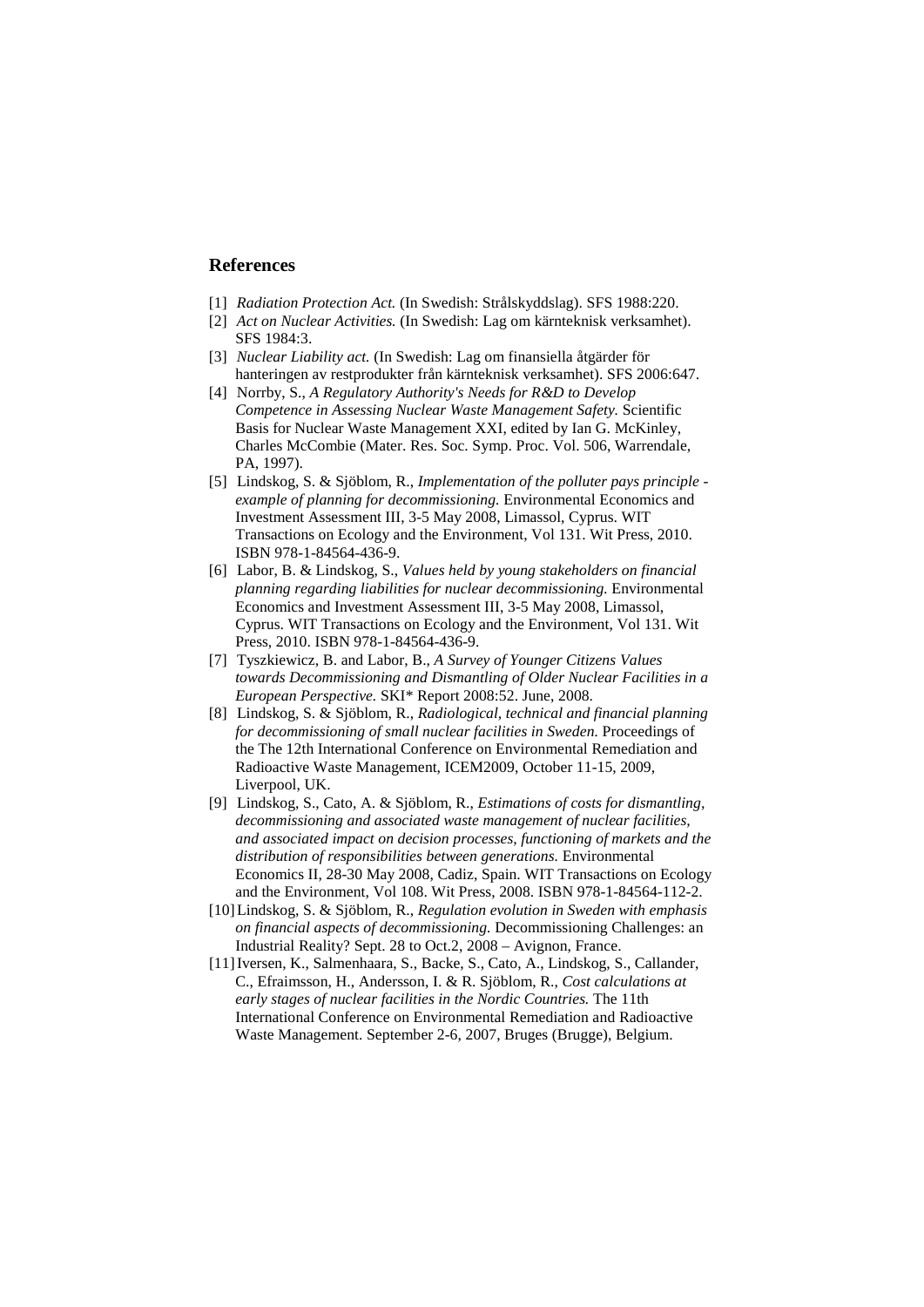- [12]Cato, A., Lindskog, S. & Sjöblom, R., *Financial Planning as a Tool for Efficient and Timely Decommissioning of Nuclear Research Facilities.*  American Nuclear Society. Decommissioning, Decontamination and Reutilization. Capturing Decommissioning Lessons Learned. September 16- 19, 2007, Chattanooga, Tennessee, USA.
- [13]Sjöblom, R., Sjöö, C., Lindskog, S. & Cato, A., *Early stage cost calculations for determination and decommissioning of nuclear research facilities.* The 10th International Conference on Environmental Remediation and Radioactive Waste Management. Glasgow, UK, 4-8 September, 2005.
- [14]Laraia, M. & McIntyre, P. J., responsible officers; Cato, A., Lindskog, S. & Sjöblom. R., et al contributors. *Decommissioning of research reactors and other small facilities by making optimal use of available resources.* IAEA Report Series 463, Vienna 2008.
- [15]Brundtland, G., Chairman, *Our Common Future (The Brundtland report)*. World Commission on environment and Development, Oxford University Press, Oxford, United Kingdom, 1987.
- [16]See OECD. '*Guiding Principles Concerning International Economic Aspects of Environmental Policies*', Council Recommendation C(72)128, Paris, 26 May 1972.
- [17]*Charter of ethics.* Four Pillars of Support for a Fast-Globalizing Nuclear Industry. World Nuclear Association brochure.
- [18]*Nuclear Energy in a Sustainable Development Perspective.* OECD Nuclear Energy Agency, 2000, ISBN: 926418278X.
- [19]*Coal and sustainable development.* A position paper by the Coal Industry Advisory Board prepared for the World Summit on Sustainable Development Johannesburg, OECD International Energy Agency. August 2002.
- [20]Saaty, T. L., *The analytic network process, Decision making with dependence and feedback.* RWS Publications, Pittsburg, USA, 2001. ISBN 0962031798.
- [21]Saaty, T. L. & Vargas L. G., *Decision making in economic, political, social and technological environments with the analytic hierarchy process.* The analytic hierarchy process series Vol VII. RWS Publications, Pittsburg, USA, 1994. ISBN 0962031771.
- [22]Petersen, D., *Analyzing safety system effectiveness*, 3rd edition. Van Nostrand Reinhold, 1996. ISBN 0442021801.
- [23]Chapman, N. A. & McKinley, I. G., *The geological disposal of nuclear waste.* John Wiley & Sons, 1987. ISBN 0471912492.
- [24] *SKI (1996). SKI SITE-94 Deep Repository Performance Assessment Project.*  SKI\* Report 96:36 (2 volumes).
- [25]Andersson, J., Dverstorp, B., Sjöblom, R. & Wingefors, S., *The SKI repository performance assessment project SITE-94.* International High Level Waste Management Conference, 1–5 May, 1995, Las Vegas, Nevada, U.S.A.